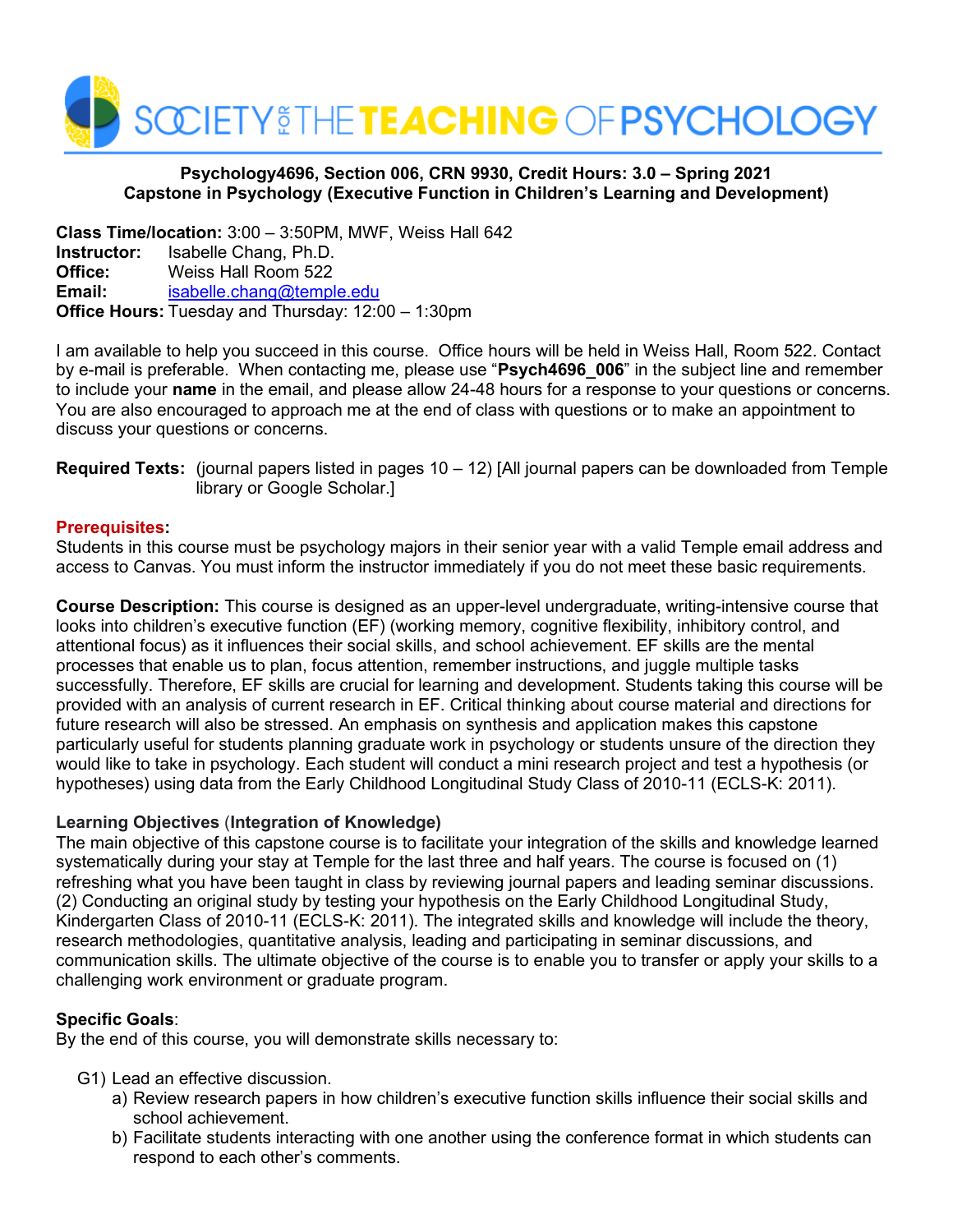- G2) Develop and formulate research questions and hypotheses.
	- a) State the problem that I am examining.
	- b) Define the topic and the focus of the study.
- G3) Perform background research.
	- a) Introduce the topic of my research.
	- b) Discuss relevant prior research.
- G4) Perform the data collection procedures and instruments.
	- a) Describe participant selection (e.g., multistage sampling).
		- b) Explain the assessment procedures and how scores were estimated (e.g., using item response theory).
- G5) Test hypotheses.
	- a) Manipulate and analyze large scale data.
	- b) Select the appropriate statistical techniques to test my hypothesis.
- G6) Interpret the statistical results.
	- a) Understand and accurately report the statistical output.
	- b) Build tables and figures to represent the results.
- G7) Discuss findings.
	- a) Explain the results based on my own interpretation of the findings.
	- b) Acknowledge any study limitations (e.g., what the results cannot inform us).
- G8) Communicate the results (written).
	- a) Compose a formal report of my research to include the introduction section, purpose of the study, literature review, methodology, findings and interpretations, conclusions, and implications.
	- b) Demonstrate improvement based upon feedback and suggestions supplied by me and/or my partner in class to improve my own work.
- G9) Present the findings of my study to my classmates and the instructor (oral).
	- a) Organize a set of PowerPoint slides depicting each stage of my research.
	- b) Know my project thoroughly so that I will not rely on merely reading the slides. (Notes are acceptable.)
	- c) Exercise professional speaking and presentation skills for this capstone session.

## **COURSE POLICIES**

Your attendance is necessary and class discussion is essential. To demonstrate that you have critically read the assigned material and thought about its implications, you should come to class prepared to express reasoned views, to ask questions about material that is unclear, to apply/relate the material to current events and other course issues, and to comment/critique on the empirical studies and methodological issues.

## **Class Participation**

If you find it difficult to get a word in or are not used to participating and public speaking, please contact me and make me aware of your concerns. If you tend to talk a lot, remember to give others a chance. Don't simply dismiss viewpoints that conflict with your own. Respect and listen to what others have to say. Both quality and quantity are of crucial importance in seminar discussions. A useful comment goes beyond mere agreement or disagreement or simple expression of personal views:

- it reflects a consideration of issues addressed in assigned readings and previous class discussions
- it offers a unique, but relevant, perspective
- it contributes to moving the discussion and analysis forward
- it builds on other comments
- it transcends the "I feel" syndrome.

Controversial value issues have no universally agreed-upon "right" or "wrong" answers. Rather, they require informed discussion. The views you express in class or papers do **not** affect your grade. Feel free to say what you really think and to disagree with the articles, and with other students. However, a goal of this course is to improve your ability to present defensible positions. Thus, you must support your views thoughtfully, demonstrating that you understand the readings and the issues.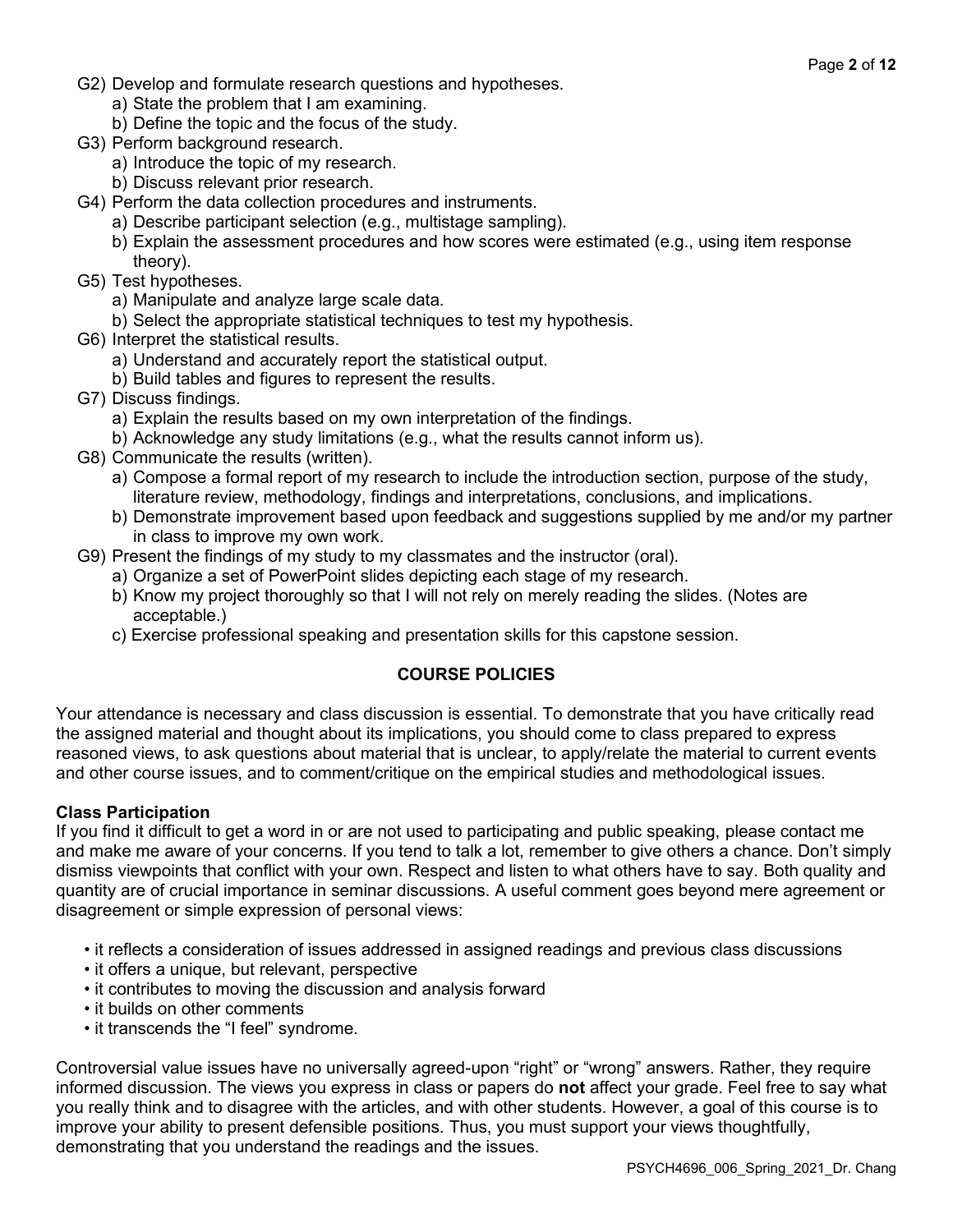# **Assignments and Deadlines**

- 1. **Journal Paper Presentation** every one of you will take a turn leading the class discussion on the assigned readings. You may use PowerPoint and utilize any multimedia you find relevant to the topics. Please upload your PowerPoint slide **link** to **share** with your classmates and me to "Journal Paper Presentation" in "Discussions." Due on the date scheduled for discussion (20 points).
- 2. **Reaction Paper** comments/reactions/reflections to the assigned article consist of five (5) pages. Due on the date scheduled for discussion. (25 points)
- 3. **Research Paper**  A research paper is required (8–10 pages), due on **Monday, April 12th, 2021**. All writing assignments should be in strict APA format. (50 points)
- 4. **Research Project Presentation** Share the findings from your research paper with your classmates. You can include an audiovisual aid in your presentation (e.g., PowerPoint slides, or short videos). Please upload your PowerPoint slide **link** to **share** with your classmates and me to "Research Project Presentation" in "Discussions." (20 points)
- 5. **Reflection** A nine-item reflection form in a Word document can be downloaded from Canvas. Respond to the prompts, save it, and upload it to Canvas. **Due 11:59PM, Sunday, April 18th** (10 points)
- 6. **Participation in Discussions**: Please reply to **at least five** of your classmates' journal paper presentations throughout the semester. In addition, please reply to **at least five** of your classmate's research project presentations. (20 points, 2 points each) [See rubric in "Discussions"]

| <b>Summary of Assignments</b>                                                                 |                                               |  |  |
|-----------------------------------------------------------------------------------------------|-----------------------------------------------|--|--|
| Meet and Greet (in "Discussions") (10 points) [first week]                                    |                                               |  |  |
|                                                                                               | Reflection (10 points) [Due Sun, April 18]    |  |  |
| <b>Journal Paper Presentation</b>                                                             | <b>Research Project Presentation</b>          |  |  |
| 1) PowerPoint slide link (share) in                                                           | 1) PowerPoint slide link (share) in           |  |  |
| "Discussions" (20 points)                                                                     | "Discussions" (20 points)                     |  |  |
| Specific Goals: G1 and G9                                                                     |                                               |  |  |
| 2) 5-page short paper (25 points)                                                             | 2) $8 - 10$ -page long paper [Due Mon, April] |  |  |
|                                                                                               | 12] (50 points)                               |  |  |
| Specific Goals: G1 and G8                                                                     | Specific Goals: G1 through G8                 |  |  |
| 3) Reply to at least five of your classmates'                                                 | 3) Reply to at least five of your classmates' |  |  |
| presentations throughout the semester                                                         | presentations throughout the semester         |  |  |
| (10 points)                                                                                   | (10 points)                                   |  |  |
| Specific Goals: G1 and G9                                                                     |                                               |  |  |
| Except for the completed term paper (i.e., the long paper), you will receive your grades with |                                               |  |  |
| comments and/or suggestions in point annotations on Canvas for all other assignments within   |                                               |  |  |
| one week of the due date.                                                                     |                                               |  |  |

7. **Meet and Greet**: Welcome to the course! [Details in "Discussions"] (10 points)

Every one of you will create a mini research project and test the hypothesis (or hypotheses). Data drawn from the Early Childhood Longitudinal Study, Kindergarten Class of 2010-11 (ECLS-K: 2011) public-use file by the National Center for Education Statistics will be provided. I will test hypotheses with you individually using SPSS via Zoom and email the output in pdf to you. You are encouraged to submit your research projects to the Symposium for Undergraduate Research and Creativity (formerly TURF-CreWS). Over the last five years, more than 20 students from this Capstone course have presented their research papers at TURF.

Given the independent study nature of this course, your research topics will most likely be different from each other; therefore, I will be instructing you individually to complete this assignment. Every Sunday, I will send a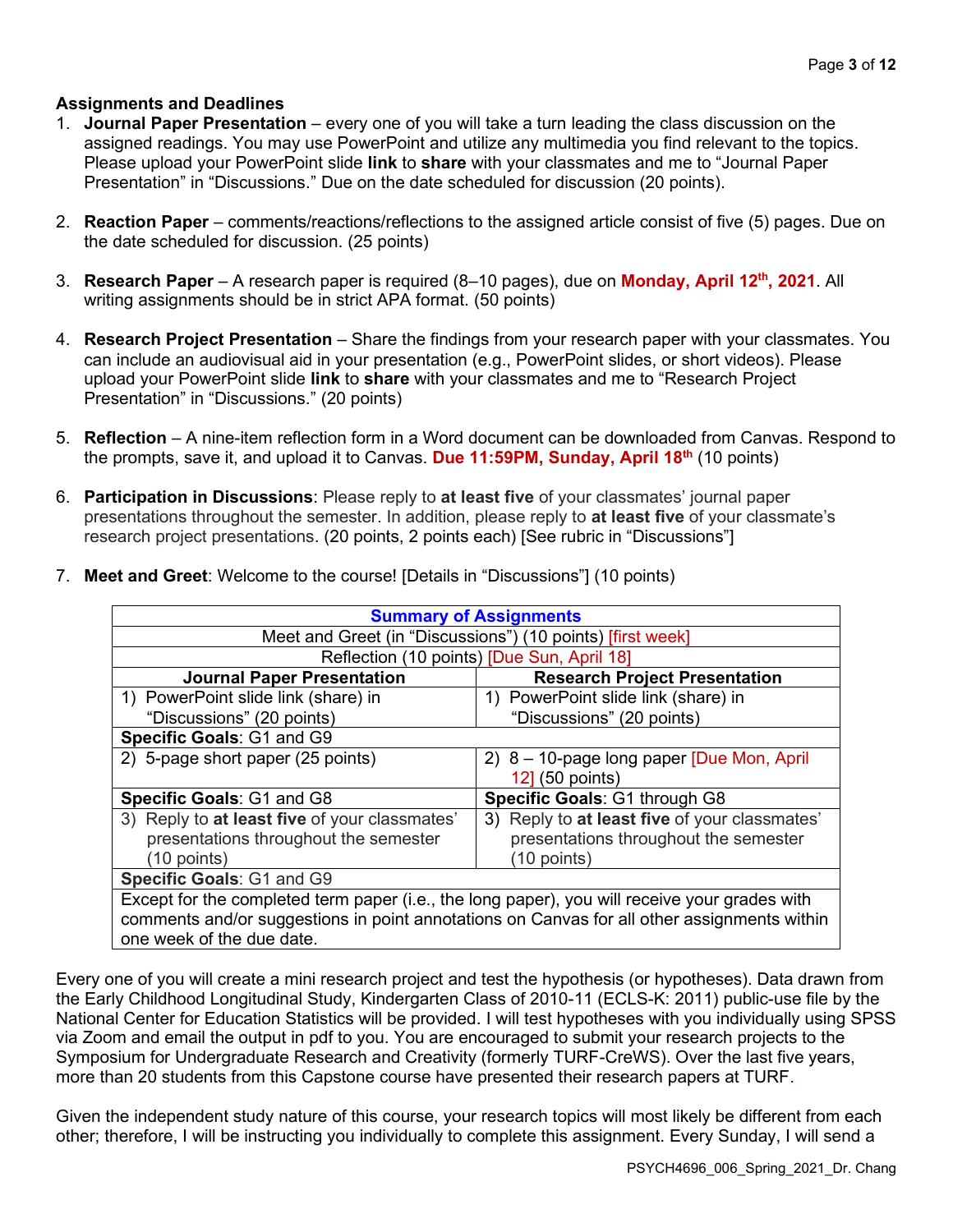Google Docs appointment sign-up sheet to invite you to select time slots that work for you. We can discuss how to present the paper, lead the seminar, organize the PowerPoint slides, and search short videos related to the topic. In addition, we can discuss your topic, search existent research papers related to your topic, test hypotheses, interpret the statistical output, and build tables and figures to present your findings. I will help you with every stage of your project individually. I am particularly interested in the way you can combine your use of outside sources with your own personal insights about the topic.

An example of this project can be downloaded from the Temple Library.

Chang, I. (2020). Influences of executive function, language comprehension, and fluency on young children's reading comprehension. *Journal of Early Childhood Research*, *18*(1), 44-57. [DOI:10.1177/1476718X19875768](https://doi.org/10.1177/1476718X19875768) [https://doi.org/10.1177/1476718X19875768](https://doi.org/10.1177%2F1476718X19875768)

The steps to completion of this project are as follows:

| <b>Time</b>          | <b>Task</b>                                                                                                                                                                                                                                                                                                                                                                                                                                                                           |
|----------------------|---------------------------------------------------------------------------------------------------------------------------------------------------------------------------------------------------------------------------------------------------------------------------------------------------------------------------------------------------------------------------------------------------------------------------------------------------------------------------------------|
| Week of 02/01        | Find a journal article of interest to you. Know the difference between a journal article<br>and an article in a trade magazine or newspaper.                                                                                                                                                                                                                                                                                                                                          |
| <b>Special Goal</b>  | G <sub>1</sub>                                                                                                                                                                                                                                                                                                                                                                                                                                                                        |
| Week of 02/08        | Find a second journal article. Make sure that this article describes the authors' own<br>research. Know the difference between a peer-reviewed journal and others, between<br>original research and a review of research or opinion piece.                                                                                                                                                                                                                                            |
| <b>Special Goal</b>  | G <sub>1</sub>                                                                                                                                                                                                                                                                                                                                                                                                                                                                        |
| Week of 02/15        | Find six (6) recent (2015 or later) articles on your question. At least five of these<br>articles must describe the authors' original research and must be published in a peer-<br>reviewed journal. Government publications (e.g., NCES reports) will be accepted. It<br>is possible that one article (the sixth) be a review of research or opinion piece, but<br>this sixth article also must be published in a peer-reviewed journal.                                             |
| <b>Specific Goal</b> | G <sub>1</sub>                                                                                                                                                                                                                                                                                                                                                                                                                                                                        |
| Week of 02/22        | Write a simple and specific question that you intend to answer through this research.<br>Provide an alphabetical listing of the references (alphabetize by last name of first<br>author) for your studies. Select a statistical technique (e.g., <i>t</i> -test, correlation,<br>ANOVA, etc.) that you intend to utilize on hypothesis testing.<br>Stage 1: research question(s) and references due 11:59pm, Sun, 02/28 (5 points)                                                    |
| <b>Specific Goal</b> | G <sub>2</sub>                                                                                                                                                                                                                                                                                                                                                                                                                                                                        |
| Week of 03/01        | Write an introduction (about 3 pages) consisting of three (3) components: (Do not<br>label as "Introduction." Title of paper goes at the top of the page—not bold)<br>1. An introduction to the problem under study<br>2. A review of relevant previous research, which cites works that are pertinent to<br>the issue but not works of marginal or peripheral significance<br>3. The purpose and rationale for the study<br>Stage 2: Introduction due 11:59pm, Sun, 03/07 (5 points) |
| <b>Specific Goal</b> | G3                                                                                                                                                                                                                                                                                                                                                                                                                                                                                    |
| Week of 03/08        | Write the method section of your paper describing exactly how the study was<br>conducted, describing detail that readers could replicate the study (about $1\frac{1}{2} - 2$<br>pages), including:<br>1. A description of the participants (e.g., ages, gender, ethnicity, any special<br>characteristics) and how they were recruited                                                                                                                                                |
|                      |                                                                                                                                                                                                                                                                                                                                                                                                                                                                                       |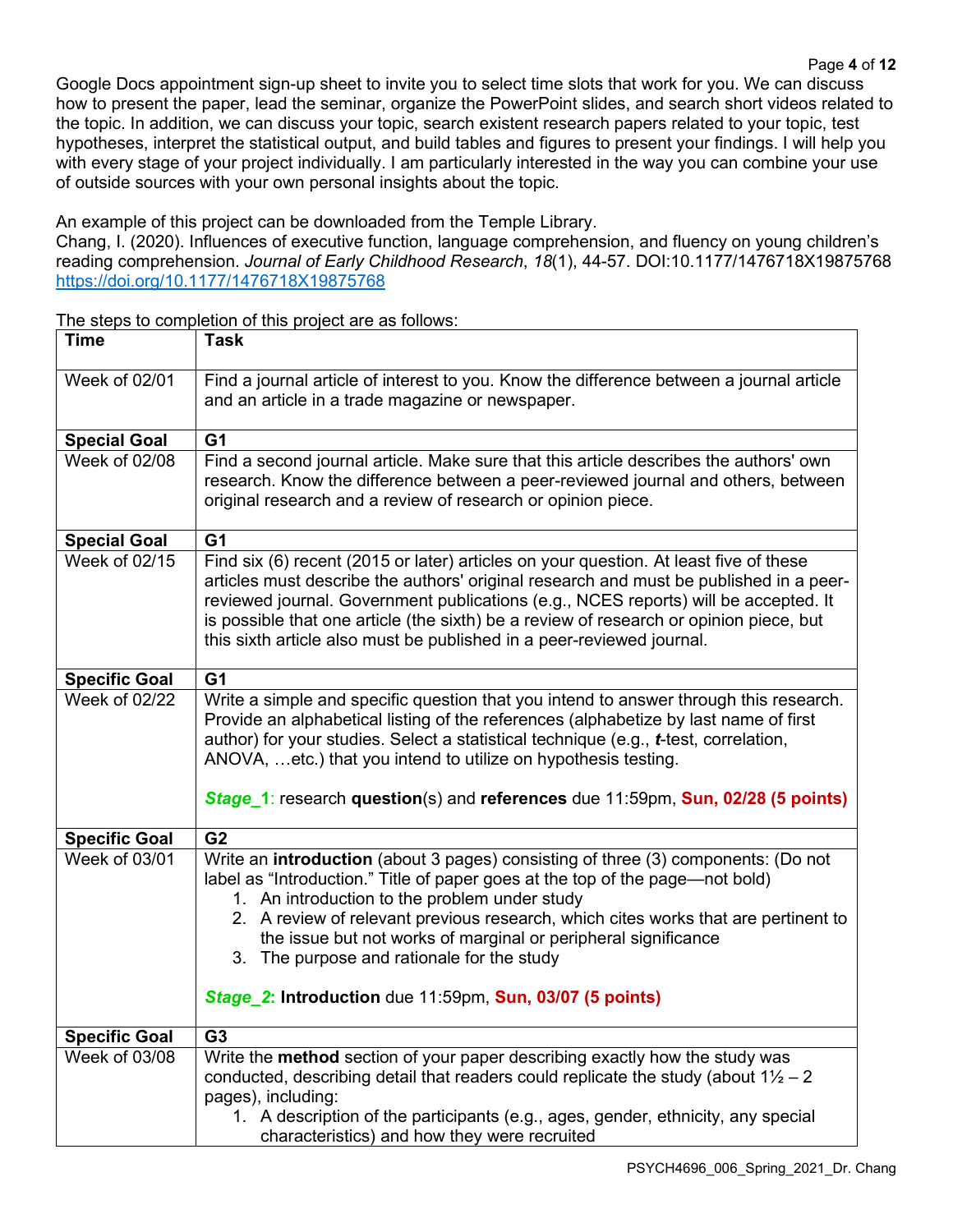|                                       | 2. Any testing materials used (e.g., a particular test or inventory)<br>3. Each step in the execution of the research (e.g., the groups used, instruction<br>given to the participants, and specific control features in the design)                                                                                                                                                                                                                                                                    |
|---------------------------------------|---------------------------------------------------------------------------------------------------------------------------------------------------------------------------------------------------------------------------------------------------------------------------------------------------------------------------------------------------------------------------------------------------------------------------------------------------------------------------------------------------------|
|                                       | Stage 3: Method due 11:59pm, Sun, 03/14 (5 points)                                                                                                                                                                                                                                                                                                                                                                                                                                                      |
| <b>Specific Goals</b>                 | G4 and G5                                                                                                                                                                                                                                                                                                                                                                                                                                                                                               |
| Week of 03/15                         | Write the results section of your paper (about 2 page) summarizing:<br>1. The data collected and the type of statistic(s) used to analyze the data<br>2. The results of the statistical tests used are reported with respect to the<br>variables measured and/or manipulated<br>3. A description of the results only, <b>NOT</b> an explanation of the results<br>4. Tables and graphs or figures<br>Stage_4: Results, SPSS output, tables, figures/graphs/charts due 11:59pm,<br>Sun, 03/21 (5 points) |
|                                       |                                                                                                                                                                                                                                                                                                                                                                                                                                                                                                         |
| <b>Specific Goal</b><br>Week of 03/22 | G <sub>6</sub><br>Write the discussion and conclusion sections of your paper (about 2 pages)<br>including:<br>1. Evaluation and interpretation of the results<br>2. A restatement of the predictions of the study and stating whether or not the<br>predictions were supported<br>3. A discussion of the relationship between and the results and past research<br>and theories<br>4. Criticisms of the study (e.g., possible confounds) and implications for future<br>research                        |
|                                       | Stage 5: Discussion and conclusion due 11:59pm, Sun, 03/28 (5 points)                                                                                                                                                                                                                                                                                                                                                                                                                                   |
| <b>Specific Goal</b>                  | G7                                                                                                                                                                                                                                                                                                                                                                                                                                                                                                      |
| Week of 03/29                         | Write an <b>abstract</b> (150 words) describing:<br>1. The problem under investigation and the purpose of the study<br>2. The participants and general methodology<br>3. The findings, including statistical significance levels<br>4. The conclusions and implications or applications of the study                                                                                                                                                                                                    |
|                                       | Draft Due 11:59pm, Sun, 04/04<br>Stage 6: Draft due Sun, 04/04 (5 points). Find a partner to edit your draft. The<br>draft should include the instructor's feedback from the previous five assignments,<br>which can be found on Canvas. You will (1) email your partner your draft and (2)<br>upload your draft to Canvas before 11:59pm, Sun, 04/04.                                                                                                                                                  |
| <b>Specific Goal</b>                  | G <sub>8</sub>                                                                                                                                                                                                                                                                                                                                                                                                                                                                                          |
| Week of 04/05                         | Stage 7: (1) upload your partner's draft with your comments to Canvas and (2)<br>email your partner's paper with your feedback back to him/her (5 points) Due<br>11:59pm, Fri, 04/09<br>Please make sure to mark the author's name and reviewer's name on the<br>paper.                                                                                                                                                                                                                                 |
|                                       | Refine your paper considering the suggestions of your classmates.<br>1. Reporting and writing should follow APA style.<br>2. The paper title (with no more than 120 characters) should be entered with<br>proper capitalization at the top of the first page: Make sure that the first letter                                                                                                                                                                                                           |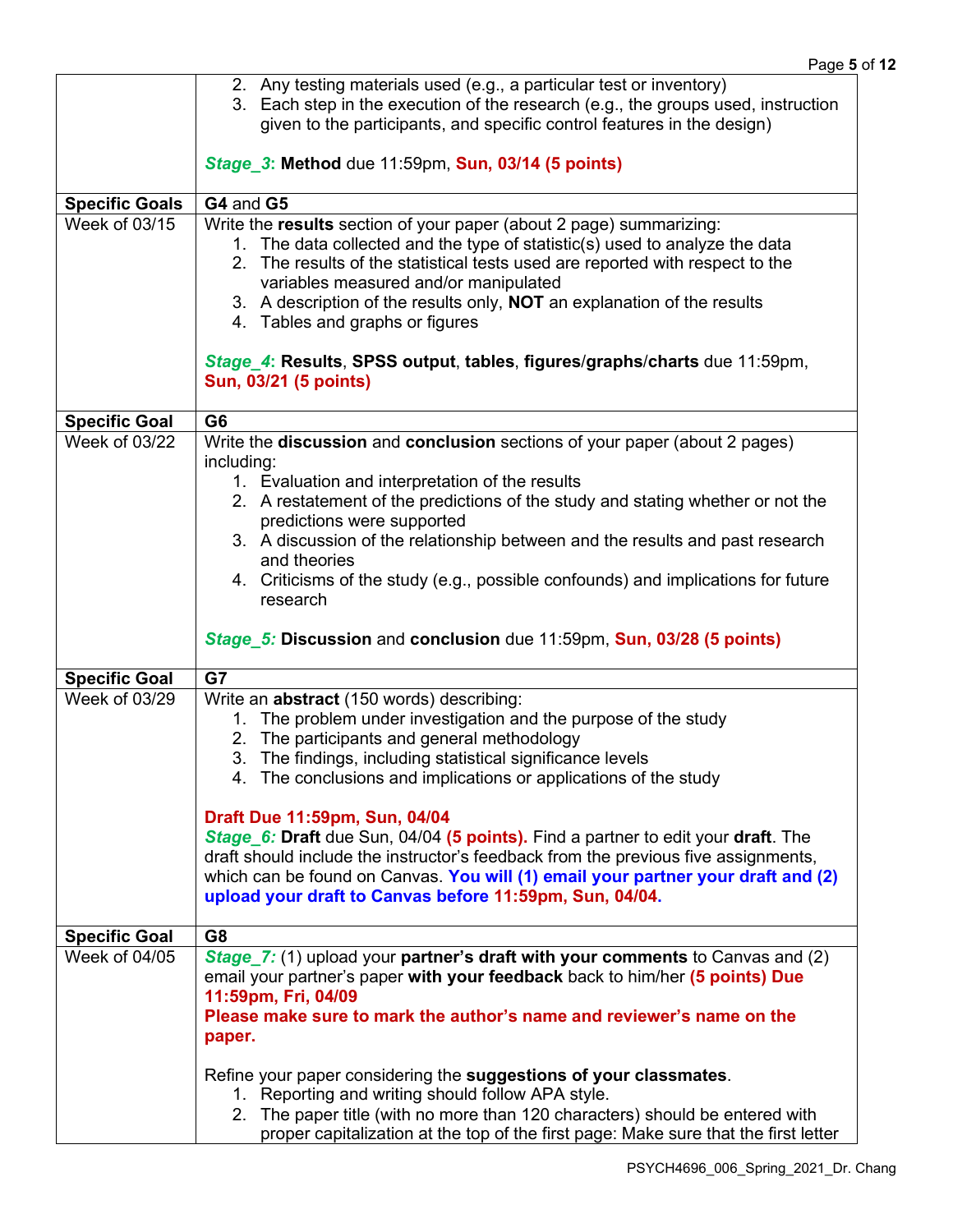|                      | of each appropriate word is capitalized. An abstract of 150 words should also<br>be on the first page.*<br>3. Use 1-inch margins on all four sides.<br>11-pt Arial font (or 12-pt Times New Roman) and double-spacing is required.<br>5. Graphics and tables are encouraged.<br>6. Include reference lists                                                                                                                                |  |
|----------------------|-------------------------------------------------------------------------------------------------------------------------------------------------------------------------------------------------------------------------------------------------------------------------------------------------------------------------------------------------------------------------------------------------------------------------------------------|--|
|                      | Grand Finale!! ** Paper Due 11:59pm, Mon, 04/12**<br>[If you would like to publish this paper in a journal, please contact me. I might be able<br>to help. You are also encouraged to submit your paper to Symposium for<br>Undergraduate Research and Creativity. The 2021 Symposium will be held online<br>April 14-15. The submission form is now OPEN and due February 12.<br>https://www.temple.edu/vpus/research/symposiumapp.html] |  |
| <b>Specific Goal</b> | G8                                                                                                                                                                                                                                                                                                                                                                                                                                        |  |

\*Your term papers should follow a fairly standard organization, which includes the following sections and features.

- 1. **Abstract** a concise summary at the beginning of the paper describing the problem under investigation and the purpose of the study; the participants and general methodology; the findings, including statistical significance levels; and the conclusions and implications or applications of the study.
- 2. **Introduction** an overview of the problem studied in the research; relevant theories and a brief of reviews previous research that bears on the problem citing shortcomings in previous research that necessitate the present study. This review of the current state of knowledge on the topic usually progresses to a specific and precise statement regarding the hypotheses under investigation.
- 3. **Method** provides a thorough description of the research methods used in the study including information on the subjects used, how they were obtained, any testing materials used (e.g., a particular test/inventory, each step in the execution of the research (e.g., the groups used, instructions given to the participants), and the data collection techniques employed. (For more information on ECLS-K: 2011, go to https://nces.ed.gov/pubs2019/2019051.pdf
- 4. **Results** the data obtained in the study are reported in the results section including statistical analyses, figures, tables, and graphs. This section does **NOT** include any inferences based on the data as such conclusions are supposed to follow in the next section.
- 5. **Discussion**  state the conclusions drawn by you through interpretation and evaluation of the data. Implications for theory and factual knowledge in the discipline should be discussed. Conclusions should be qualified carefully, and any limitations in the study should be acknowledged. Suggestions for future research on the issue may be included.
- 6. **References**  consist of an alphabetical listing of the references (alphabetize by last name of first author) for your studies cited. Using an APA format include the DOI for all works that have one.

# **Temple Resources:**

## **The Writing Center**

All students are encouraged to consider visiting the Temple University Writing Center to receive one-on-one writing instruction.

## **Temple University Writing Center:**

Tuttleman Learning Center, Room 201; (215) 204-0702 [www.temple.edu/writingctr/](http://www.temple.edu/writingctr/)

## **Paley Library**

The library offers online resources and individual instruction to help you search for empirical studies and research papers in Psychology. You are encouraged to review the online Research Guides in Psychology at this website: guides.temple.edu/cat.php?search\_cat=Psychology&mode=profile\_search and/or contact Rick Lezenby ( $r$ Ifile@temple.edu) in the library for help.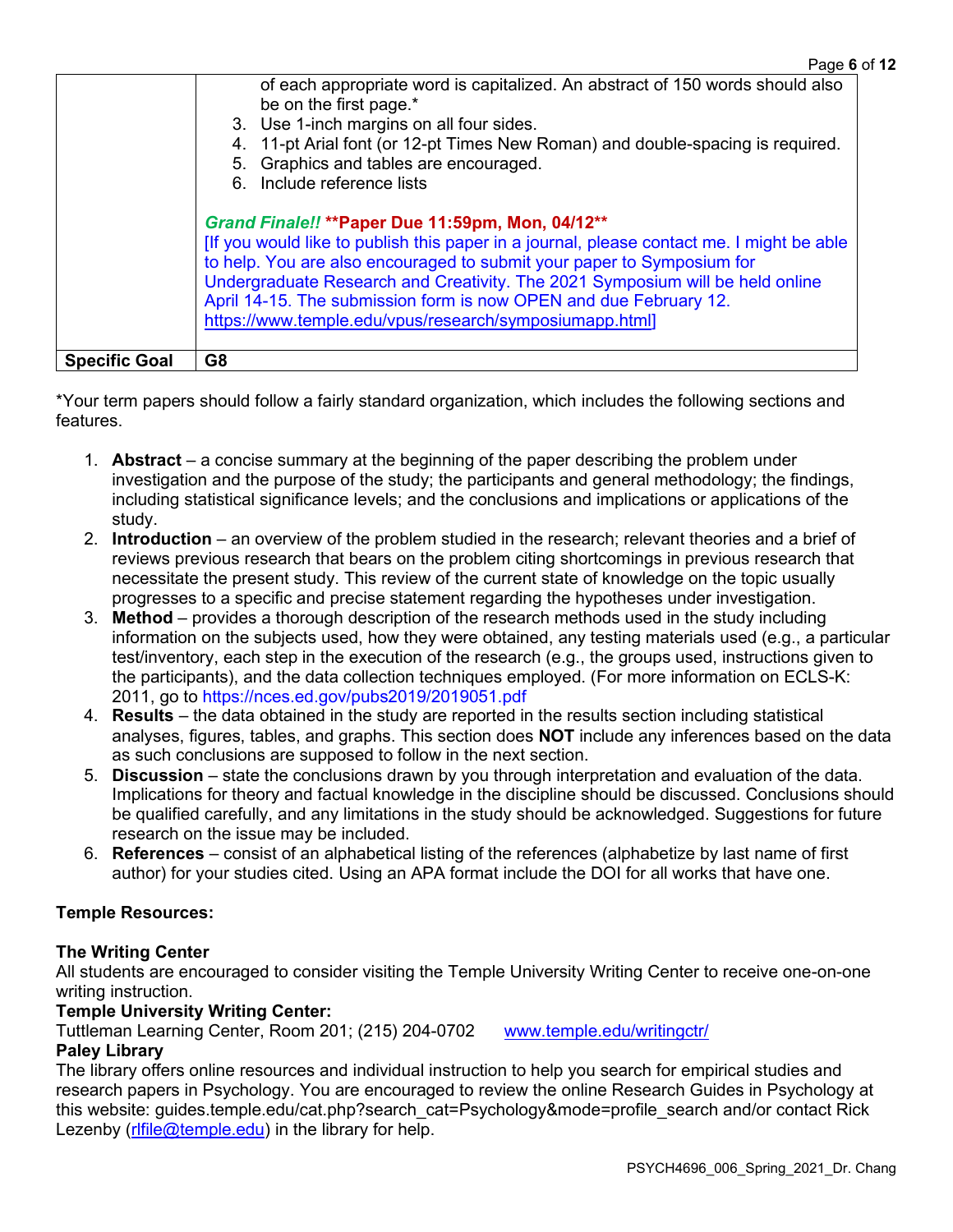#### **Canvas Course Website**

To succeed in this class, you should access the course website regularly. I have set up a Canvas website for the course; if you are formally enrolled in the course, you should have access to this site. Please contact me as soon as possible if you are unable to access the site. The Canvas site will also be used to post announcements, discussion boards, and additional readings. You can access the site by typing "canvas.temple.edu" into your web browser, or you can access it through TUPortal.

**Psych4696\_006/Capstone in Psychology** should be listed as one of your courses; just click to enter the site.

#### **Grading**

Your final grade will consist of one term paper (50 points), seven stages of research projects (35 points), reaction paper (25 points), journal paper presentation (20 points), presentation of your own research project (20 points), participation in discussions (20 points), a reflection form (10 points), and a meet and greet (10 points). Course grade percentages will be calculated by dividing the points earned by the total points offered in the course (**190**).

 $Percentage = \frac{Paper_{L} + Paper_{S} + Present_{JP} + Stages + Present_{Proj} + Particle + Reflect + Meet}{100}$ 190

| <b>Course Grade Components</b>       |          |  |
|--------------------------------------|----------|--|
| Research Paper (Long)                | 50       |  |
| Seven stages of projects             | 35       |  |
| <b>Reaction Paper (Short)</b>        | 25       |  |
| <b>Journal Paper Presentation</b>    | 20       |  |
| <b>Research Project Presentation</b> | 20       |  |
| Reflection                           | 10       |  |
| <b>Participation in Discussions</b>  | 20       |  |
| <b>Meet and Greet</b>                | 10       |  |
| <b>TOTAL POINTS</b>                  | <b>Q</b> |  |

Final letter grades for the course will be assigned based on the percentage ranges below.

| <b>Grading System</b> |                     |  |                     |    |                    |
|-----------------------|---------------------|--|---------------------|----|--------------------|
|                       | $92.50 - 100.0$     |  | $B - 80.00 - 82.49$ |    | $D+ 67.50 - 69.99$ |
|                       | $A - 90.00 - 92.49$ |  | $C+ 77.50 - 79.99$  |    | 62.50 - 67.49      |
|                       | $B+ 87.50 - 89.99$  |  | $C = 72.50 - 77.49$ | D- | 60.00 - 62.49      |
| в                     | 82.50 - 87.49       |  | $C - 70.00 - 72.49$ |    | 59.99 and lower    |

**Class Policies & Etiquette** (*italicized* text is official TU policy language)

**Disabilities Statement:** *Any student who has a need for accommodation based on the impact of a disability should contact me privately to discuss the specific situation as soon as possible. Contact Disability Resources and Services at 215-204-1280 in 100 Ritter Annex to coordinate reasonable accommodations for students with documented disabilities.*

**Statement on Academic Freedom:** *Freedom to teach and freedom to learn are inseparable facets of academic freedom. The University has adopted a policy on Student and Faculty Academic Rights and Responsibilities (Policy # 03.70.02) which can be accessed through the following link:* <https://secretary.temple.edu/sites/secretary/files/policies/03.70.12.pdf>

**Academic Honesty** [\(https://bulletin.temple.edu/undergraduate/about-temple-university/student](https://bulletin.temple.edu/undergraduate/about-temple-university/student-responsibilities/#academichonesty)[responsibilities/#academichonesty\)](https://bulletin.temple.edu/undergraduate/about-temple-university/student-responsibilities/#academichonesty)

*The Temple University community believes strongly in academic honesty and integrity. Essential to intellectual growth and the university's core educational mission is the development of independent thought and respect for the thoughts of others. Academic honesty fosters this independence and respect. Academic dishonesty undermines the university's mission and purpose and devalues the work*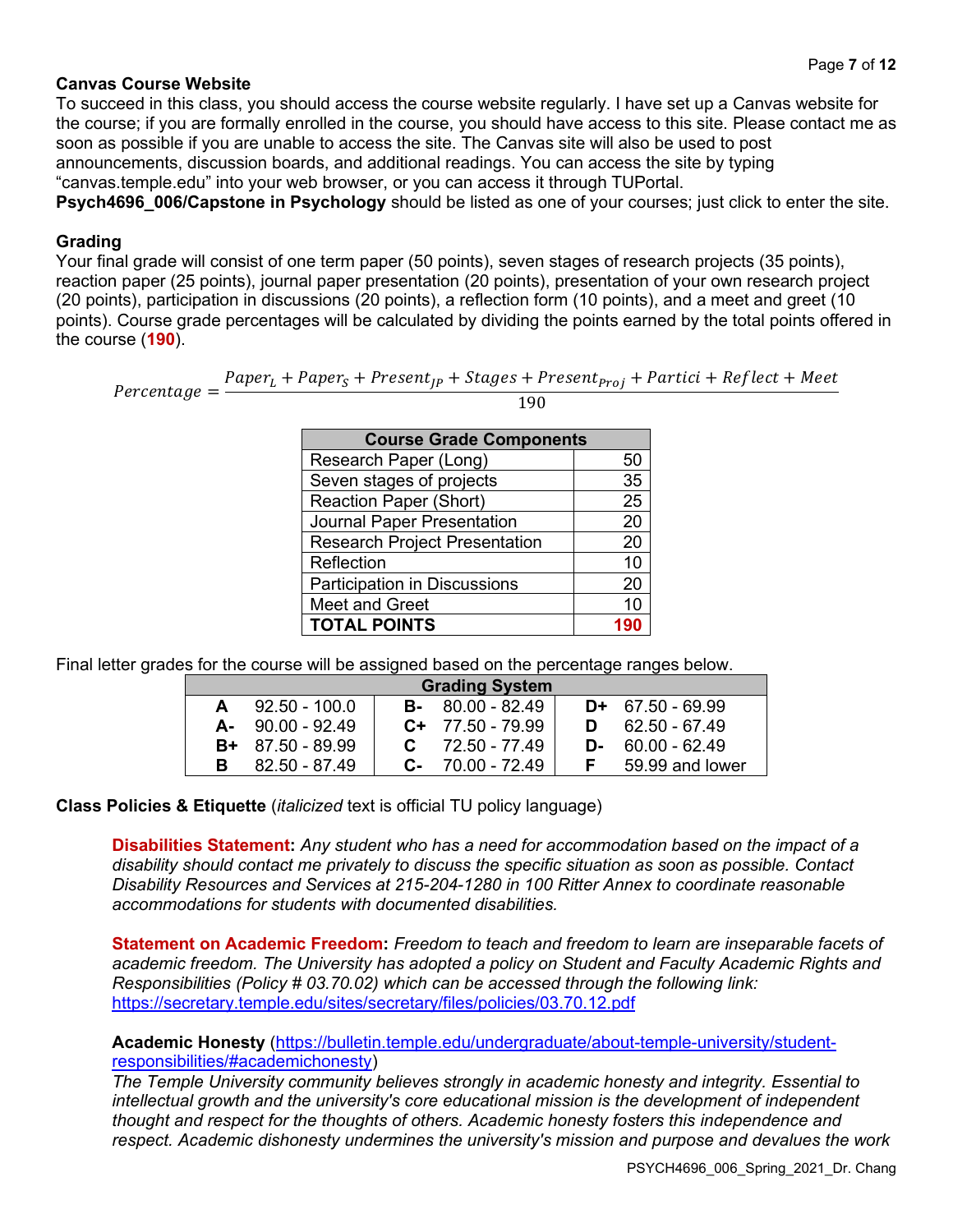*of all members of the Temple community. Every member of the university community is responsible for upholding the highest standards of academic honesty at all times. Students, as members of the community, are responsible for adhering to the principles of academic honesty and integrity.*

*Plagiarism includes, but is not limited to, the use, by paraphrase or direct quotation, of the published or unpublished work of another person without full and clear acknowledgment. It also includes the unacknowledged use of materials prepared by another person or agency engaged in the selling or distribution of term papers or other academic materials. Normally, all work done for courses — papers, examinations, homework exercises, laboratory reports, oral presentations — is expected to be the individual effort of the student presenting the work. Any assistance must be reported to the instructor. If the work has entailed consulting other resources — journals, books, or other media — these resources must be cited in a manner appropriate to the course. It is the instructor's responsibility to indicate the appropriate manner of citation. Everything used from other sources — suggestions for organization of ideas, ideas themselves, or actual language — must be cited. Failure to cite borrowed material constitutes plagiarism. Undocumented use of materials from the World Wide Web is plagiarism.*

*Cheating includes, but is not limited to: (1) use of any unauthorized assistance in taking quizzes, tests, or examinations; (2) use of sources beyond those authorized by the instructor in writing papers, preparing reports, solving problems, or carrying out other assignments; (3) the acquisition, without permission, of tests or other academic material belonging to a member of the university faculty or staff; (4) engaging in any behavior specifically prohibited by a faculty member in the course syllabus, assignment, or class discussion; (5) or otherwise engaging in behavior that gives the student an unfair academic advantage including, but not limited to, fabrication of data or sources, resubmitting work already submitted for another academic requirement without prior authorization, or other similar behavior.*

*Refer to the Student Conduct Code (policy # 03.70.12) for more specific definitions of cheating and plagiarism.*

*The penalty for academic dishonesty can vary from receiving a reprimand and a failing grade for a particular assignment, to a failing grade in the course, to suspension or expulsion from the university. The penalty varies with the nature of the offense, the individual instructor, the department, the school or college, and the Office of Student Conduct and Community Standards.*

*Students who believe that they have been unfairly accused may appeal through the school or college's academic grievance procedure. For more information see [https://bulletin.temple.edu/undergraduate/about-temple-university/student-rights/#grievances.](https://bulletin.temple.edu/undergraduate/about-temple-university/student-rights/#grievances)* 

**Policy on Religious Holidays***: If you will be observing any religious holidays this semester which will prevent you from attending a regularly scheduled class or interfere with fulfilling any course requirement, I will offer you an opportunity to make up the class or course requirement if you make arrangements by informing me of the dates of your religious holidays within two weeks of the beginning of the semester (or three days before any holidays which fall within the first two weeks of class).*

**Incomplete Coursework:** (policy # 02.10.13) [https://bulletin.temple.edu/undergraduate/academic](https://bulletin.temple.edu/undergraduate/academic-policies/incomplete-coursework/)[policies/incomplete-coursework/](https://bulletin.temple.edu/undergraduate/academic-policies/incomplete-coursework/)

*An instructor will file an "I" (Incomplete) only if the student has completed the majority of the work of the course at a passing level, and only for reasons beyond the student's control.*

*An instructor may file an "I" when a student has not completed the work of a course by the time grades must be submitted, but has completed the majority of the work at a passing level and has a written agreement with the instructor and the department regarding completion of the work, including the nature of the work to be completed, the means by which the final grade will be determined, and the date by which the work must be completed. The completion date may be no later than one year from the end of the semester in which the student took the course. The agreement shall also specify a default grade to be received if the work is not* 

PSYCH4696\_006\_Spring\_2021\_Dr. Chang

Page **8** of **12**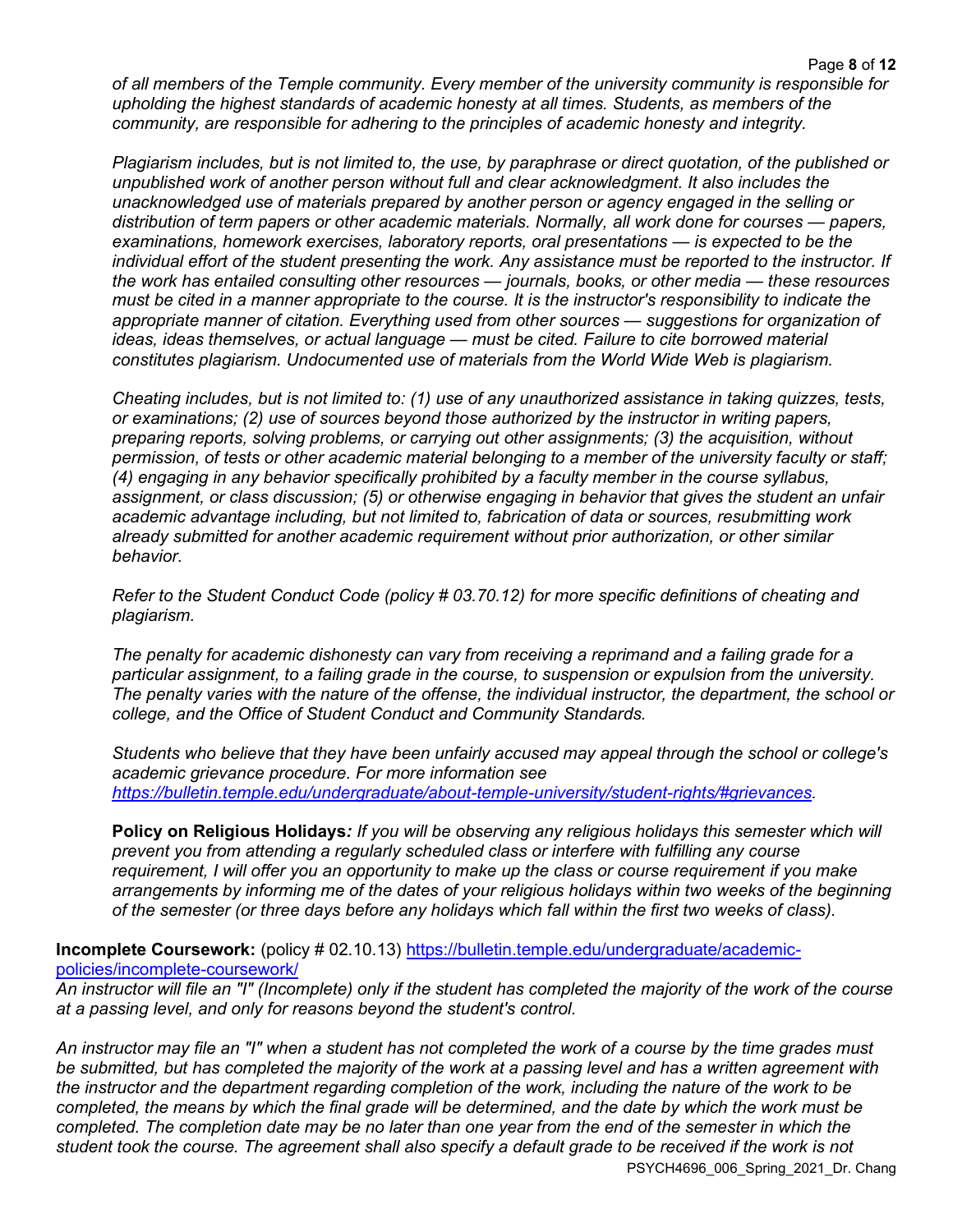*completed by the date indicated. One copy of the agreement shall be retained by the instructor, one shall be given to the student, and one shall be filed with the department office or, in colleges or schools without departments, the Dean's office.*

When reporting the grade of "I" for a student, the instructor shall also file a report of the default grade in the electronic grading system. If the instructor does not change the grade of "I", pursuant to the agreement with the *student, by the end of one year from the time the grade of "I" was awarded, the appropriate University official shall automatically change the grade of "I" to the reported default grade, and the default grade shall appear on the transcript and be used for all other grading purposes as the actual grade received in the course.*

*Faculty advisors and staff advisors have the option of not permitting a student to register for an "overload" if the student is carrying one or more active incomplete courses, or for a "full load" if the student is carrying two or more active incompletes.*

# **Controversial and Personal Subject Matter**

The material covered in the readings, lectures, and discussions in this course may be considered controversial by some students. Our purpose in this class is to explore challenging subject matter and consider multiple perspectives and arguments. Students are expected to contribute to the course, and expected to listen to the instructor and classmates with respect. You are free to disagree, respectfully, with views expressed in class or in assigned readings. Please refrain from discussing confidential or personal experiences of psychological disorders in class. **If you are interested in presenting such information, you are required to do so in a way that protects the identity of yourself or the person you are discussing**. Students seeking psychological services are referred to the Temple University Psychological Services Center: 1509 Cecil B Moore Ave. E.C.E.C. Building, Room 420; phone: (215) 204-7100 or Tuttleman Counseling Services: 1700 N. Broad St., 2nd floor; phone: (215) 204-7276.

## **Psychology Post Test Requirement**

All capstone students are required to take a 56-item multiple-choice test available online at [https://www.surveymonkey.com/s/PsychPostTest.](https://www.surveymonkey.com/s/PsychPostTest) Please take the exam sometime in April, before the last day of classes. It will take no more than 1-hour to complete the test. The test is used by the Psychology Department to evaluate how well students learn about Psychology during their education at Temple. This test is not graded and your score on the test will not affect your grade in any way. You will be given credit simply for having taken and completed the test. In order to get credit for the test, you need to type your name in the spaces before the test questions and click on the name of your capstone instructor/course in the space provided.

# **Course Schedule**

| Day | <b>Date</b> | <b>Readings</b>                                                                                                                                                                                                                                                                                                             |
|-----|-------------|-----------------------------------------------------------------------------------------------------------------------------------------------------------------------------------------------------------------------------------------------------------------------------------------------------------------------------|
| Wed | 01/20       | Syllabus; Course Overview; Assignments<br><b>Research Paper Structure</b>                                                                                                                                                                                                                                                   |
| Fri | 01/22       | https://developingchild.harvard.edu/science/key-concepts/executive-function/<br><b>Executive Function &amp; Self-Regulation</b><br>https://www.youtube.com/watch?v=BLtQaRrDsC4 Resisting the marshmallow and<br>the success of self-control<br>https://www.youtube.com/watch?v=cPn3UOt1lxw How to Become More Disciplined** |
| Mon | 01/25       | ECLS-K: 2011 manual<br>https://nces.ed.gov/pubs2019/2019051.pdf User's Manual for the ECLS-K:2011<br>Kindergarten-Fifth Grade Data File and Electronic Codebook, Public Version<br>https://www.youtube.com/watch?v=-H14NNUYwVc Helping Toddlers Regulate<br>Emotions                                                        |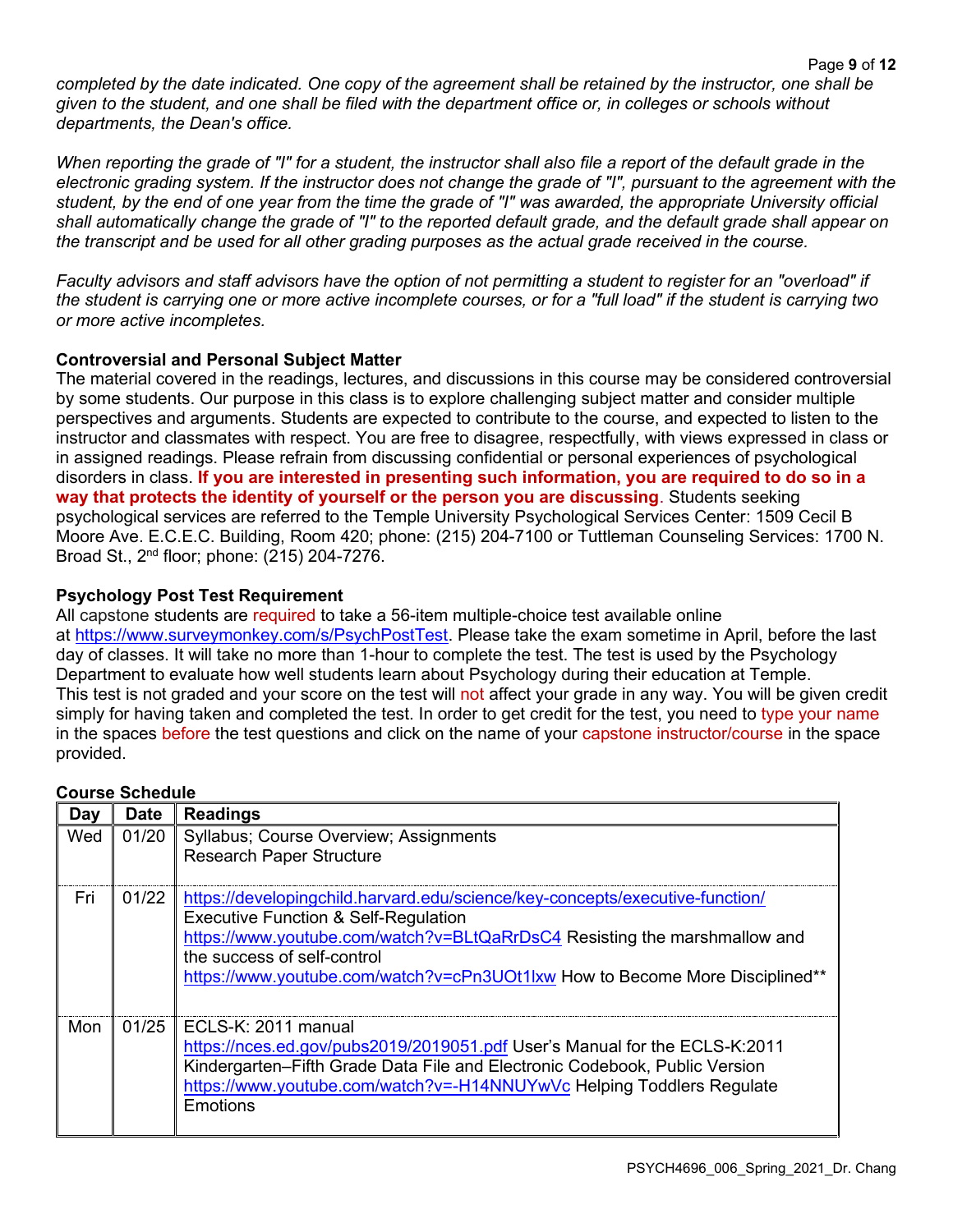| Wed | 01/27 | https://www.youtube.com/watch?v=zQdw89rj2HM Executive Functions Skills: Foster<br>with Partner-time Play<br>ECLS-K: 2011 manual                                                                                                                                                                                                                                                                               |
|-----|-------|---------------------------------------------------------------------------------------------------------------------------------------------------------------------------------------------------------------------------------------------------------------------------------------------------------------------------------------------------------------------------------------------------------------|
| Fri | 01/29 | Swanson, H. L., & Kong, J. E. (2017). Working Memory and Reading Is There<br>Evidence for an Executive Processing Deficit? In Meltzer, L. (Ed.) Executive function<br>in education, second edition: from theory to practice, Chapter 9, pp. $218 - 239$ .<br>Retrieved from https://ebookcentral.proquest.com (Student A)                                                                                     |
| Mon | 02/01 | McClelland, M. M., & Cameron, C. E. (2018). Developing together: The role of<br>executive function and motor skills in children's early academic lives. Early Childhood<br>Research Quarterly, 46(1), 142-151 https://doi.org/10.1016/j.ecresq.2018.03.014<br>(Student B)                                                                                                                                     |
| Wed | 02/03 | Ishihara, T., Sugasawa, S., Matsuda, Y., & Mizuno, M. (2017). Improved executive<br>functions in 6-12-year-old children following cognitively engaging tennis lessons.<br>Journal of sports sciences, 35(20), 2014-2020.<br>https://doi.org/10.1080/02640414.2016.1250939 (Student C)                                                                                                                         |
| Fri | 02/05 | Baker, J. G., Leddy, J. J., Hinds, A. L., Haider, M. N., Shucard, J., Sharma, T.,  &<br>Willer, B. S. (2018). An exploratory study of mild cognitive impairment of retired<br>professional contact sport athletes. The Journal of head trauma rehabilitation, 33(5),<br>E16-E23, DOI: 10.1097/HTR.0000000000000420<br>https://www.ncbi.nlm.nih.gov/pmc/articles/PMC6126937/pdf/nihms964706.pdf<br>(Student D) |
| Mon | 02/08 | John, T. S., Dawson, G., & Estes, A. (2018). Brief Report: Executive Function as a<br>Predictor of Academic Achievement in School-Aged Children with ASD. Journal of<br>autism and developmental disorders, 48(1), 276-283. https://doi.org/10.1007/s1080<br>(Student E)                                                                                                                                      |
| Wed | 02/10 | Steinberg, J., & Roditi, B.N. (2017). The Strategic Math Classroom How Executive<br>Function Impacts Math Learning. In Meltzer, L. (Ed.) Executive function in education,<br>second edition: from theory to practice, Chapter 11, pp. 300 - 325. Retrieved from<br>https://ebookcentral.proquest.com (Student F)                                                                                              |
| Fri | 02/12 | Begolli, K. N., Richland, L. E., Jaeggi, S. M., Lyons, E. M., Klostermann, E. C., &<br>Matlen, B. J. (2018). Executive function in learning mathematics by comparison:<br>incorporating everyday classrooms into the science of learning. Thinking &<br>Reasoning, 24(2), 280-313. https://doi.org/10.1080/13546783.2018.1429306<br>(Student G)                                                               |
| Mon | 02/15 | D'Souza, A. A., Moradzadeh, L., & Wiseheart, M. (2018). Musical training,<br>bilingualism, and executive function: working memory and inhibitory control.<br>Cognitive Research: Principles and Implications, 3(1), 11.<br>https://doi.org/10.1186/s41235-018-0095-6 (Student H)                                                                                                                              |
| Wed | 02/17 | Kieffer, M. J., & Christodoulou, J. A. (2020). Automaticity and Control: How Do<br>Executive Functions and Reading Fluency Interact in Predicting Reading<br>Comprehension? Reading Research Quarterly, 55(1), 147-166.<br>https://doi.org/10.1002/rrq.289 (Student I)                                                                                                                                        |
| Fri | 02/19 | Fujioka, T., Dawson, D. R., Wright, R., Honjo, K., Chen, J. L., Chen, J. J.,  & Ross,<br>B. (2018). The effects of music-supported therapy on motor, cognitive, and                                                                                                                                                                                                                                           |

 $\blacksquare$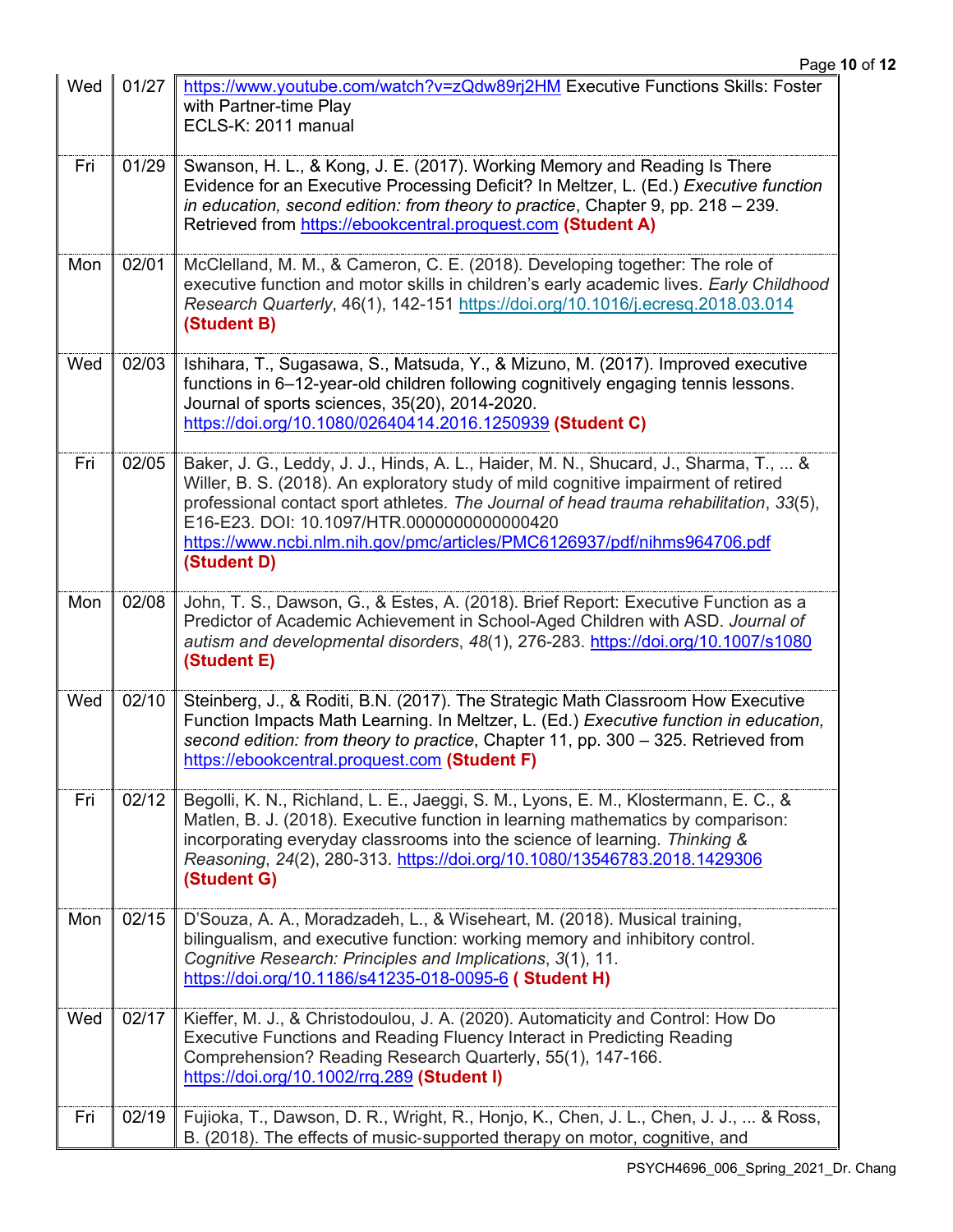|     |       | psychosocial functions in chronic stroke. Annals of the New York Academy of<br>Sciences. https://doi.org/10.1111/nyas.13706 (Student J)                                                                                                                                                                                                                                                                                           |
|-----|-------|-----------------------------------------------------------------------------------------------------------------------------------------------------------------------------------------------------------------------------------------------------------------------------------------------------------------------------------------------------------------------------------------------------------------------------------|
| Mon | 02/22 | Brock, L. L., Murrah, W. M., Cottone, E. A., Mashburn, A. J., & Grissmer, D. W.<br>(2018). An after-school intervention targeting executive function and visuospatial<br>skills also improves classroom behavior. International Journal of Behavioral<br>Development, 42(5), 474-484. https://doi.org/10.1177/0165025417738057 (Student<br>K)                                                                                     |
| Wed | 02/24 | Artukoglu, B. B., & Bloch, M. H. (2018). Can omega-3 fatty acids improve executive<br>functioning? Will this reduce ADHD and depression? Journal of Child Psychology<br>and Psychiatry, 59(6), 615-617. https://doi.org/10.1111/jcpp.12932 (Student L)                                                                                                                                                                            |
| Fri | 02/26 | Holochwost, S. J., Propper, C. B., Wolf, D. P., Willoughby, M. T., Fisher, K. R.,<br>Kolacz, J.,  & Jaffee, S. R. (2017). Music education, academic achievement, and<br>executive functions. Psychology of Aesthetics, Creativity, and the Arts, 11(2), 147.<br>http://dx.doi.org/10.1037/aca0000112 (Student M)                                                                                                                  |
| Mon | 03/01 | Habibi, A., Damasio, A., Ilari, B., Elliott Sachs, M., & Damasio, H. (2018). Music<br>training and child development: a review of recent findings from a longitudinal<br>study. Annals of the New York Academy of Sciences.<br>https://doi.org/10.1111/nyas.13606 (Student N)                                                                                                                                                     |
| Wed | 03/03 | Stålnacke, J., Lundequist, A., Böhm, B., Forssberg, H., & Smedler, A. C. (2019). A<br>longitudinal model of executive function development from birth through adolescence<br>in children born very or extremely preterm. Child Neuropsychology, 25(3), 318-335.<br>https://www.tandfonline.com/doi/pdf/10.1080/09297049.2018.1477928?needAccess=<br>true (Student O)                                                              |
| Fri | 03/05 | Perone, S., Plebanek, D. J., Lorenz, M. G., Spencer, J. P., & Samuelson, L. K.<br>(2019). Empirical Tests of a Brain-Based Model of Executive Function Development.<br>Child development, 90(1), 210-226.<br>https://srcd.onlinelibrary.wiley.com/doi/epdf/10.1111/cdev.12885;<br>https://doi.org/10.1111/cdev.12885 (Student P)                                                                                                  |
| Mon | 03/08 | Pugliese, C. E., Anthony, L. G., Strang, J. F., Dudley, K., Wallace, G. L., Naiman, D.<br>Q., & Kenworthy, L. (2016). Longitudinal examination of adaptive behavior in autism<br>spectrum disorders: Influence of executive function. Journal of Autism and<br>Developmental Disorders, 46(2), 467-477. doi:10.1007/s10803-015-2584-5<br>https://www.ncbi.nlm.nih.gov/pmc/articles/PMC4726475/pdf/nihms-721926.pdf<br>(Student Q) |
| Wed | 03/10 | Nesbitt, K. T., Fuhs, M. W., & Farran, D. C. (2019). Stability and instability in the co-<br>development of mathematics, executive function skills, and visual-motor integration<br>from prekindergarten to first grade. Early Childhood Research Quarterly, 46, 262-<br>274. https://doi.org/10.1016/j.ecresq.2018.02.003 (Student R)                                                                                            |
| Fri | 03/12 | <b>Project Presentation (Student A)</b>                                                                                                                                                                                                                                                                                                                                                                                           |
| Mon | 03/15 | <b>Project Presentation (Student B)</b>                                                                                                                                                                                                                                                                                                                                                                                           |
| Wed | 03/17 | <b>Project Presentation (Student C)</b>                                                                                                                                                                                                                                                                                                                                                                                           |